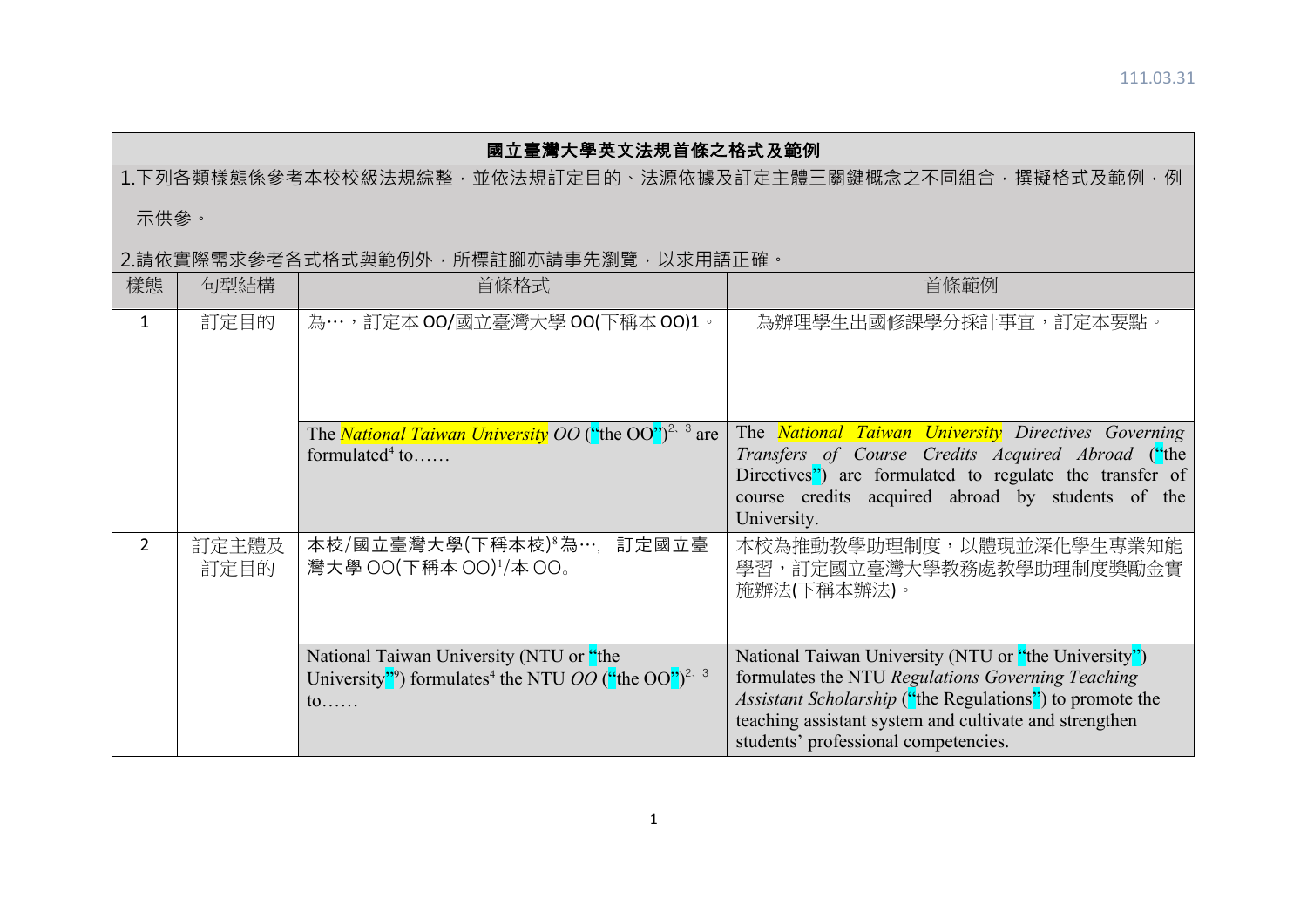| 3 | 法源依據(一<br>種)   | 依 OO 法第 OO 條規定,<br>訂定國立臺灣大學 OO(下<br>稱本 00)/本 00 <sup>1</sup> 。                                                                                                                            | 依本校綜合體育館管理辦法第十條規定,訂定本實施細<br>則。                                                                                                                                                                                                                                  |
|---|----------------|-------------------------------------------------------------------------------------------------------------------------------------------------------------------------------------------|-----------------------------------------------------------------------------------------------------------------------------------------------------------------------------------------------------------------------------------------------------------------|
|   |                | The <i>National Taiwan University OO</i> ("the OO") <sup>2, 3</sup> are<br>formulated <sup>4</sup> in accordance with Article OO <sup>6</sup> of the OO<br>$Act^7$ .                      | The <i>National Taiwan University</i> (NTU or "the University")<br>Enforcement Rules Governing the Management of Sports<br>Center ("the Enforcement Rules") are formulated in<br>accordance with Article 10 of the NTU Sports Center<br>Management Regulations. |
| 4 | 法源依據(二<br>種以上) | 依 OO 法第 OO 條 3 及 OO 法規定, 訂定國立臺灣<br>大學 00(下稱本 00)/本 00'。                                                                                                                                   | 依大學法第二十三條及學生逕修讀博士學位辦法規定,<br>訂定國立臺灣大學學生逕行修讀博士學位辦法(下稱本<br>辦法)。                                                                                                                                                                                                    |
|   |                | The <i>National Taiwan University OO</i> ("the OO") <sup>2, 3</sup> are<br>formulated <sup>4</sup> in accordance with Article OO <sup>6</sup> of the OO<br>$Act7$ and the <i>OO Act</i> . | The <i>National Taiwan University Regulations Governing</i><br>Direct Ph.D. Programs ("the Regulations") are formulated<br>in accordance with Article 23 of the University Act and the<br>Regulations Governing the Direct Pursuit of Ph.D.<br>Degrees.         |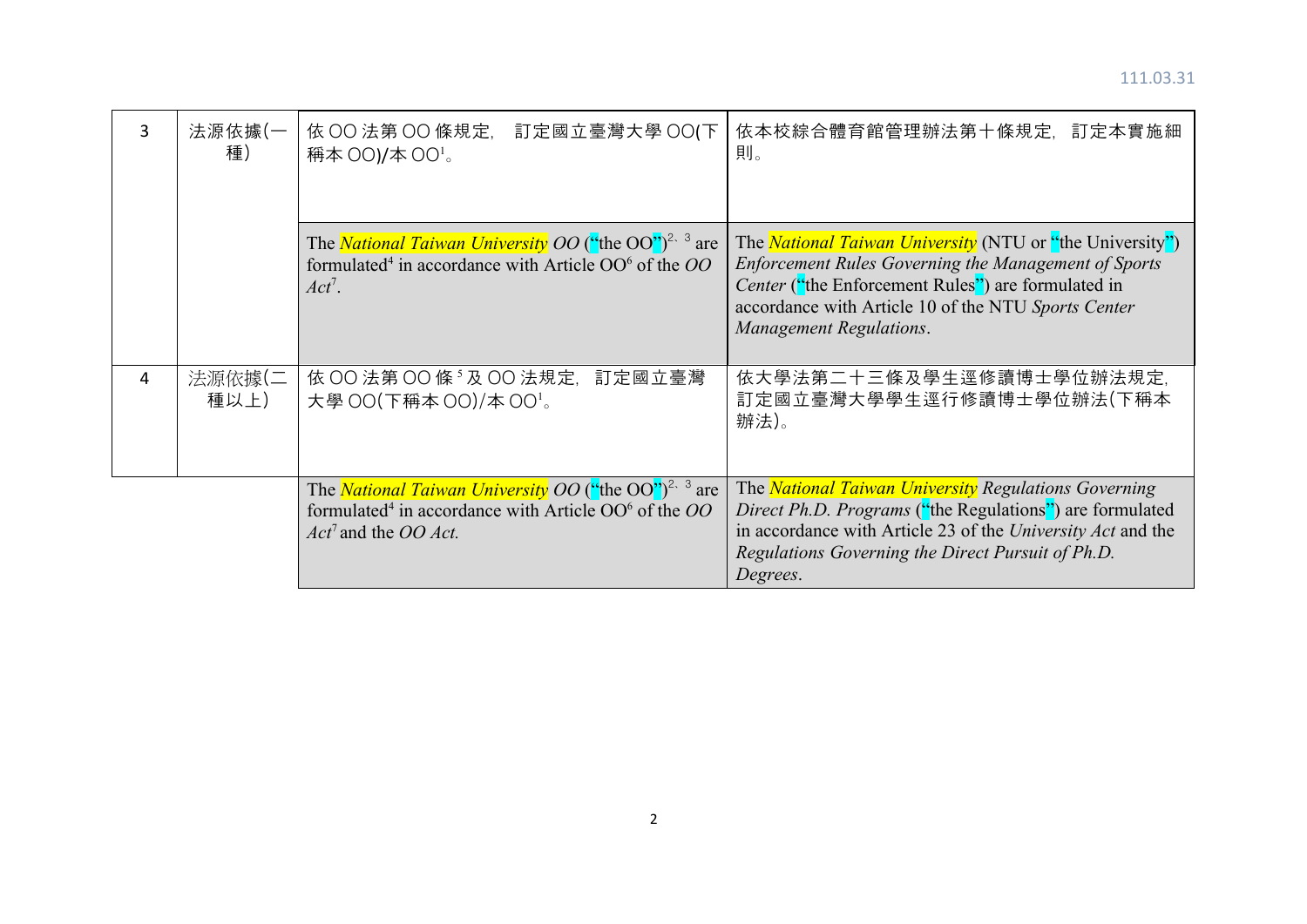| 樣態 | 句型結構<br>首條格式  |                                                                                                                                                                                                   | 首條範例                                                                                                                                                                                                                                                                                                                            |  |
|----|---------------|---------------------------------------------------------------------------------------------------------------------------------------------------------------------------------------------------|---------------------------------------------------------------------------------------------------------------------------------------------------------------------------------------------------------------------------------------------------------------------------------------------------------------------------------|--|
| 5  | 訂定主體及<br>法源依據 | 本校/國立臺灣大學 OO(下稱本校) & 威立臺灣大<br>學 OO 第 OO 條 5 規定, 訂定國立臺灣大學 OO(下<br>稱本 00) <sup>1</sup> /本 00。                                                                                                       | 國立臺灣大學依國立臺灣大學教學優良教師遴選及獎勵<br>辦法第八條規定,訂定本細則。                                                                                                                                                                                                                                                                                      |  |
|    |               | National Taiwan University (NTU or "the<br>University"?) formulates <sup>4</sup> the NTU <i>OO</i> ("the OO") <sup>2, 3</sup><br>in accordance with Article $OO6$ of the NTU $OO7$ .              | National Taiwan University (NTU) formulates the NTU<br>Specific Rules for Conducting the Student Survey for the<br>Selection of Faculty Members to Receive Teaching Awards<br>("the Specific Rules") in accordance with Article 8 of the<br>NTU Regulations for the Selection of Faculty Members to<br>Receive Teaching Awards. |  |
|    |               | 本校/國立臺灣大學(下稱本校) 依 00 法第 00 條 5<br>規定,訂定國立臺灣大學 00(下稱本 00)/本 00'。                                                                                                                                   | 本校依大學法第三十六條規定,訂定國立臺灣大學組織<br>規程(下稱本規程)。                                                                                                                                                                                                                                                                                          |  |
|    |               | National Taiwan University (NTU or "the<br>University"?) establishes <sup>4</sup> the NTU <i>OO</i> ("the OO") <sup>2, 3</sup><br>in accordance with Article $OO6$ of the $OO$ Act <sup>7</sup> . | National Taiwan University (NTU or "the University")<br>establishes the NTU Organization Regulations ("the<br>Regulations") in accordance with Article 36 of the<br>University Act.                                                                                                                                             |  |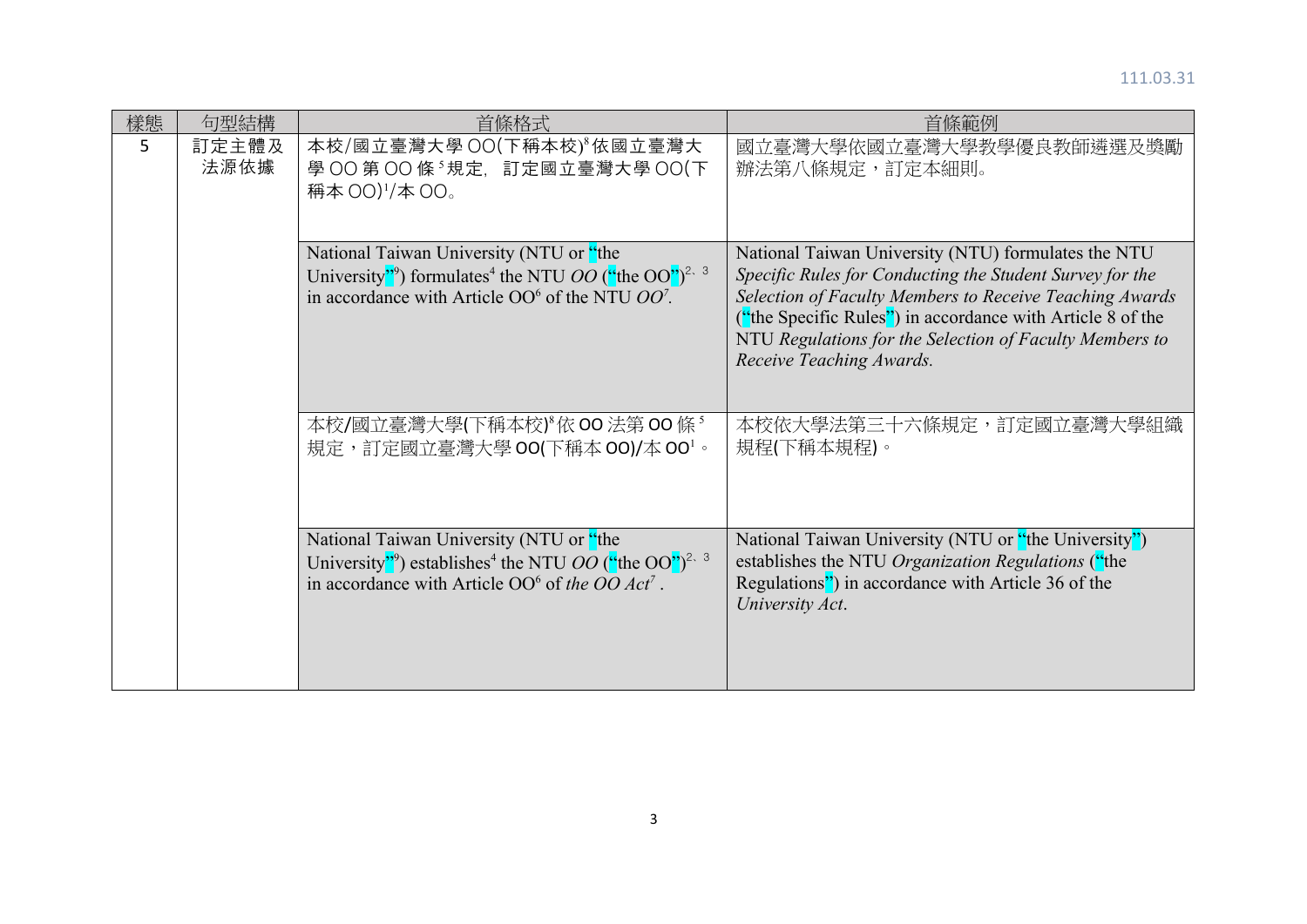| 樣態 | 句型結構                             | 首條格式                                                                                                                                                                                                                      | 首條範例                                                                                                                                                                                                                                                                                                                                                                                                |  |
|----|----------------------------------|---------------------------------------------------------------------------------------------------------------------------------------------------------------------------------------------------------------------------|-----------------------------------------------------------------------------------------------------------------------------------------------------------------------------------------------------------------------------------------------------------------------------------------------------------------------------------------------------------------------------------------------------|--|
| 6  | 訂定主體及<br>法源依據<br>(二種以<br>$\pm$ ) | 本校/國立臺灣大學(下稱本校) 6 依 OO 法及其施行<br>細則、OO 法規定, 訂定國立臺灣大學 OO(下稱本<br>$[00]^1 / 100$ 。                                                                                                                                            | 國立臺灣大學依大學法及其施行細則、<br>學位授予法規<br>定、訂定本學則。                                                                                                                                                                                                                                                                                                                                                             |  |
|    |                                  | National Taiwan University ("the University")<br>formulates <sup>4</sup> the NTU <i>OO</i> ("the OO") <sup>2, 3</sup> in accordance<br>with the OO Act <sup>7</sup> , the Enforcement Rules of OO Act,<br>and the OO Act. | National Taiwan University ("the University") formulates<br>the NTU Academic Regulations ("the Regulations") in<br>accordance with the University Act, the Enforcement Rules<br>of the University Act, and the Degree Conferral Act.                                                                                                                                                                |  |
| 7  | 訂定目的及<br>法源依據                    | 為…, 依 OO 法第 OO 條 5 及 OO 法第 OO 條規<br>定, 訂定國立臺灣大學 OO(下稱本 OO)/本 OO'。                                                                                                                                                         | 為提高博士班研究生之研究能力,使具備應有之學養,<br>依大學法第二十六條及學位授予法第九條規定,訂定本<br>要點。                                                                                                                                                                                                                                                                                                                                         |  |
|    |                                  | The <i>National Taiwan University OO</i> ("the OO") <sup>2, 3</sup> are<br>formulated <sup>4</sup> in accordance with Article OO <sup>6</sup> of the OO<br>$Act^7$ and Article OO of the <i>OO Act</i> to                 | The <b>National Taiwan University</b> Directives for the<br>Implementation of Ph.D. Candidate Qualifying<br><i>Examinations</i> ("the Directives") are formulated in<br>accordance with Article 26 of the University Act and Article<br>9 of the Degree Conferral Act to increase the research skills<br>and abilities of doctoral students and equip them with<br>necessary academic competencies. |  |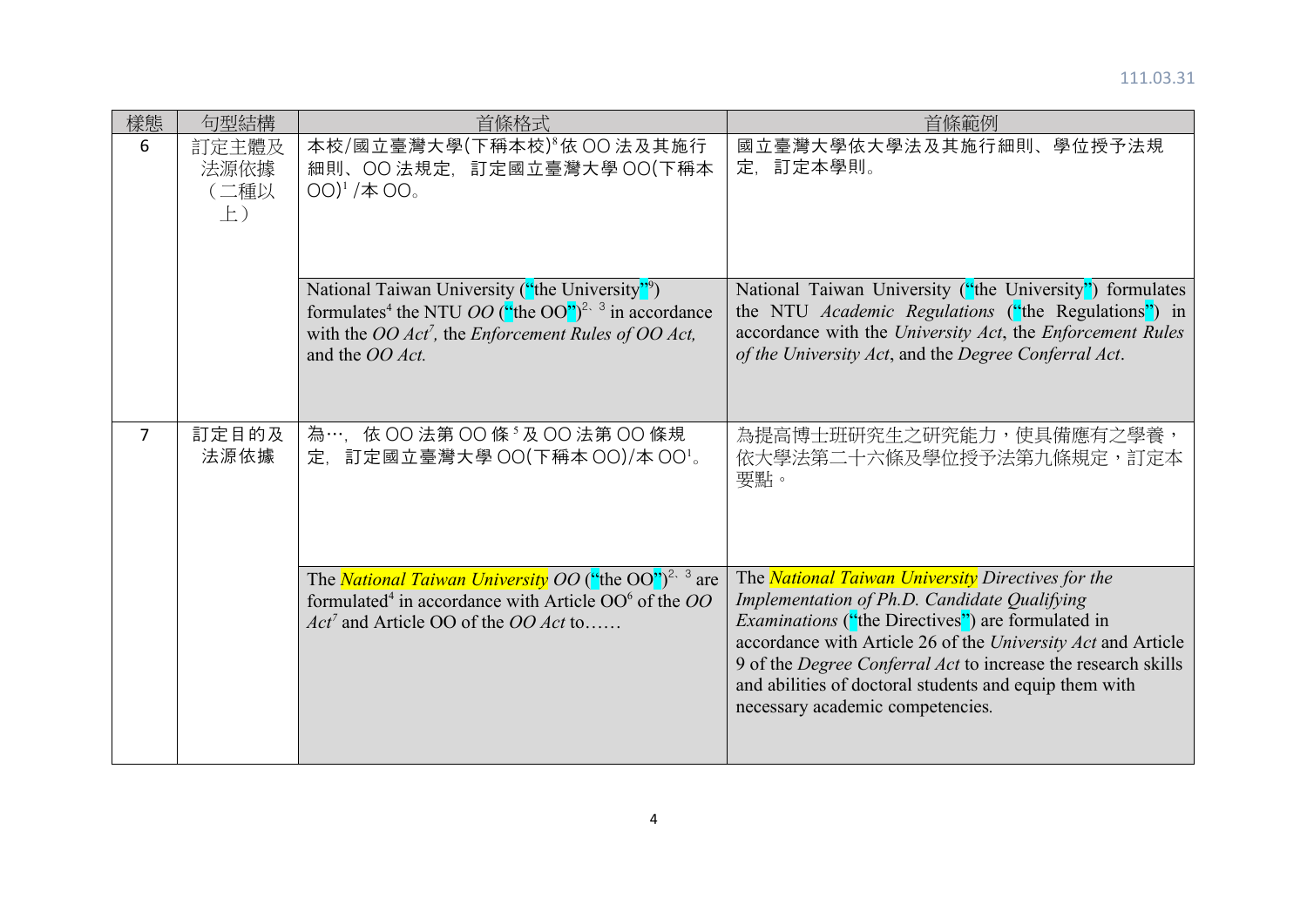| 樣態 | 句型結構                   | 首條格式                                                                                                                                                                                                                                     | 首條範例                                                                                                                                                                                                                                                                                             |
|----|------------------------|------------------------------------------------------------------------------------------------------------------------------------------------------------------------------------------------------------------------------------------|--------------------------------------------------------------------------------------------------------------------------------------------------------------------------------------------------------------------------------------------------------------------------------------------------|
| 8  | 訂定主體、<br>訂定目的及<br>法源依據 | 本校/國立臺灣大學(下稱本校) <sup>8</sup> 為……, 依 OO 法<br>第 OO 條 <sup>5</sup> 規定,訂定國立臺灣大學 OO(下稱本<br>$OO)^1/\#OO$ 。                                                                                                                                     | 國立臺灣大學(下稱本校)為評鑑教師之教學、研究、服<br>務各項成效,依大學法第十九至二十一條及教師法第十<br>六條規定,訂定本準則。                                                                                                                                                                                                                             |
|    |                        | National Taiwan University (NTU or "the<br>University"?) formulates <sup>5</sup> the NTU <i>OO</i> ("the OO") <sup>2, 3</sup><br>in accordance with Article $OO6$ of the $OO$ Act <sup>7</sup> and<br>Article OO of the <i>OO Act</i> to | National Taiwan University (NTU) formulates the NTU<br><i>Faculty Evaluation Guidelines</i> ("the Guidelines") in<br>accordance with Articles 19 through 21 of the University<br>Act and Article 16 of the Teacher's Act to evaluate faculty<br>achievements in teaching, research and services. |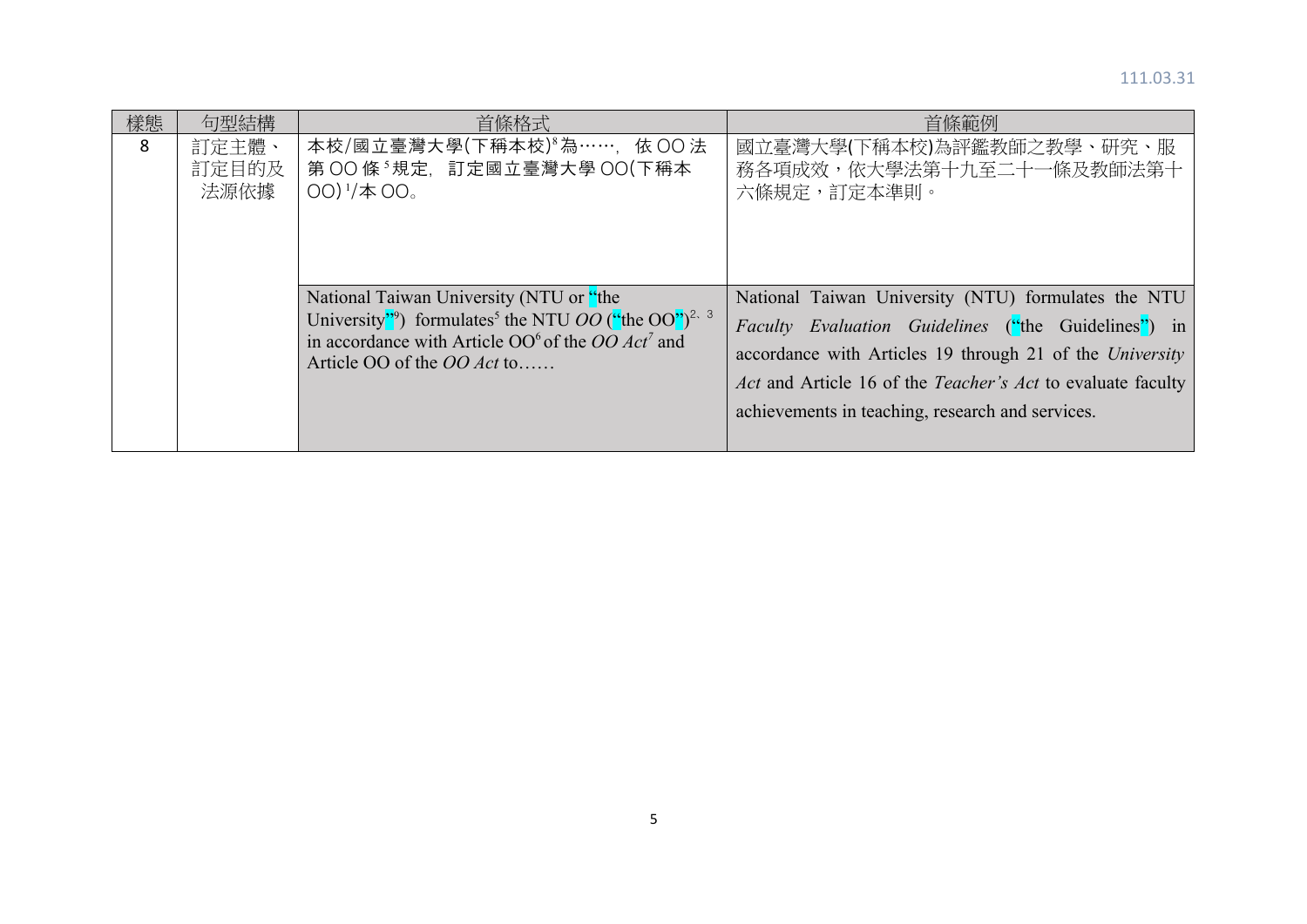|    | 下列各項說明為各樣態格式與範例之通用準則,請依實際情況使用。                                                                           |                                                           |           |                                                                                             |  |  |
|----|----------------------------------------------------------------------------------------------------------|-----------------------------------------------------------|-----------|---------------------------------------------------------------------------------------------|--|--|
|    | 1. 法規名稱可用簡稱(如:本規程、本辦法、本準則……等)或全稱。使用法規全稱時,後應加(下稱本 00),做為法規簡稱。                                             |                                                           |           |                                                                                             |  |  |
| 2. |                                                                                                          | 無論中文法規名稱第一次出現時是用全稱或簡稱,英譯均須書寫法規全稱(斜體),                     |           |                                                                                             |  |  |
|    |                                                                                                          |                                                           |           | (1) <mark>首條若無 "本校" 一詞,英譯法規全稱中之「國立臺灣大學」使用全名,並以冠詞 the 開頭,如 The <i>National Taiwan</i></mark> |  |  |
|    | University Academic Regulations。第2條出現 "本校"一詞時,依 3.說明使用本校英譯簡稱。                                            |                                                           |           |                                                                                             |  |  |
|    | (2) <mark>如首條已出現 "本校" 一詞,</mark> 英譯法規全稱中之「國立臺灣大學 」 使用 NTU 縮寫,並以冠詞 the 開頭,如 the NTU                       |                                                           |           |                                                                                             |  |  |
|    |                                                                                                          | Academic Regulations, 其後使用則使用英譯法規簡稱。                      |           |                                                                                             |  |  |
|    |                                                                                                          | 3. 本校簡稱或法規簡稱均以「下稱」引出,相關英譯原則說明如下:                          |           |                                                                                             |  |  |
|    | (1) 對應「下稱」的英譯省略,僅以( )代之。                                                                                 |                                                           |           |                                                                                             |  |  |
|    | (2) 本校簡稱之英譯可依法規内文需要,使用 NTU、the University、NTU or the University。 <mark>若使用 the University 者,應冠以雙引</mark> |                                                           |           |                                                                                             |  |  |
|    | the University" $\ \cdot\ $                                                                              |                                                           |           |                                                                                             |  |  |
|    |                                                                                                          | (3) 法規簡稱之英譯,請對照第4點原則書寫,且應冠以雙引號,如" the Regulations"。       |           |                                                                                             |  |  |
| 4. | 中英文法規類稱、簡稱及搭配動詞                                                                                          |                                                           |           |                                                                                             |  |  |
|    |                                                                                                          | (1) 不同的中文法規類稱對應不同的英譯法規類稱,詳下列對照表。                          |           |                                                                                             |  |  |
|    |                                                                                                          | (2) 不同的中文法規簡稱對應不同的英譯法規簡稱 (如:「本辦法」對應 the Regulations)。     |           |                                                                                             |  |  |
|    |                                                                                                          | (3) 依不同法規類稱,「訂定」一詞須搭配不同的英文動詞 (如:Regulations,使用 formulate) |           |                                                                                             |  |  |
|    |                                                                                                          |                                                           |           |                                                                                             |  |  |
|    | 中文法規類稱                                                                                                   | 英譯法規類稱                                                    | 「訂定」動詞    |                                                                                             |  |  |
|    | 規程                                                                                                       | Organizational Regulations                                | establish |                                                                                             |  |  |
| 準則 |                                                                                                          | Guidelines                                                | formulate |                                                                                             |  |  |
| 辦法 |                                                                                                          | <b>Regulations</b>                                        | formulate |                                                                                             |  |  |
|    | 要點                                                                                                       | <b>Directives</b>                                         | formulate |                                                                                             |  |  |
|    | 標準                                                                                                       | <b>Standards</b>                                          | set       |                                                                                             |  |  |
|    | 規則                                                                                                       | Rules                                                     | formulate |                                                                                             |  |  |
|    | 細則                                                                                                       | <b>Specific Rules</b>                                     | formulate |                                                                                             |  |  |